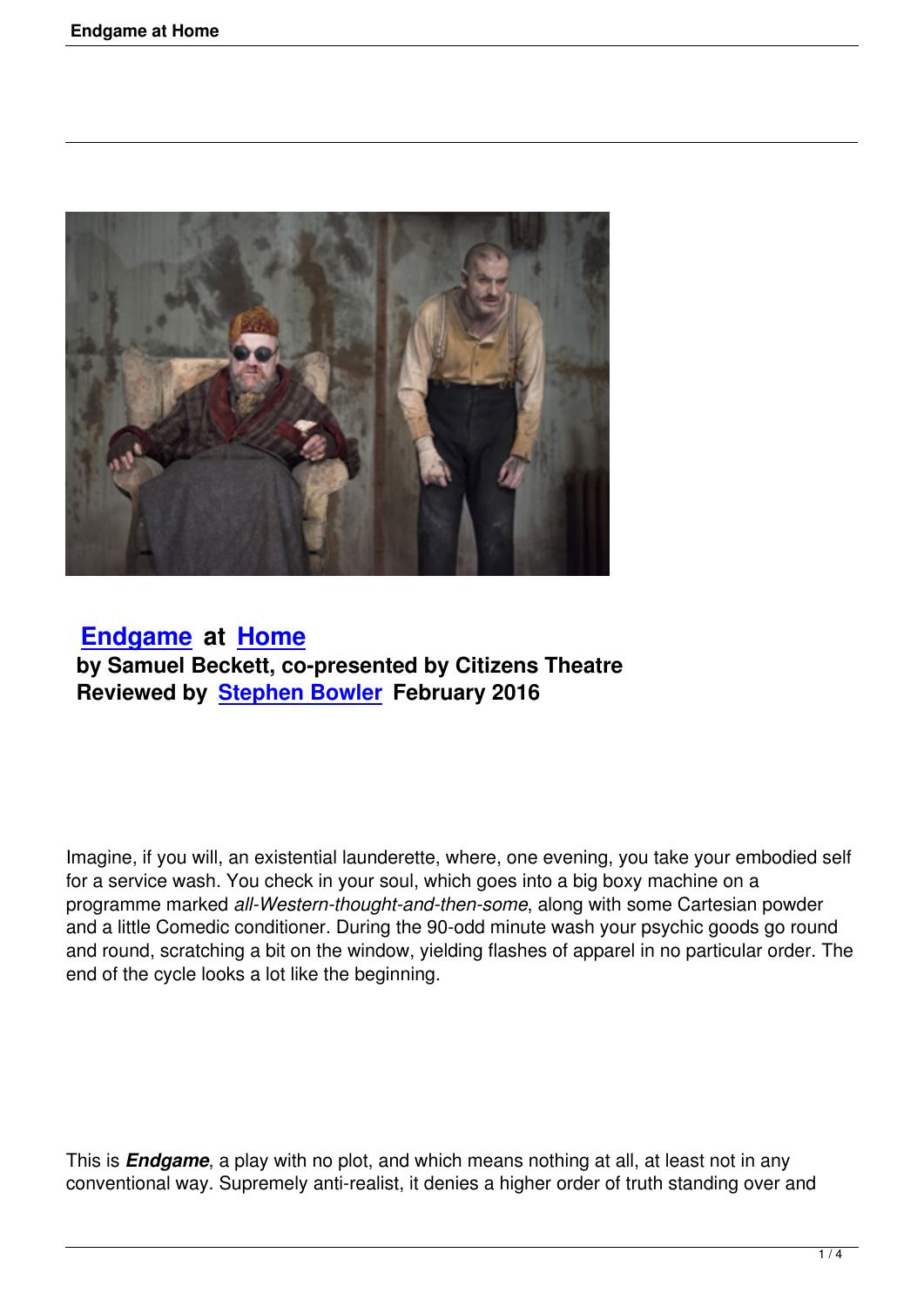above the human imagination, as something to which theatre – that is, *we* – should conform. All that matters is our struggle to make sense of things, bounded as we are by forces eternal and inexorable. We stumble through a fog of words and power, hoping He might point the way whilst knowing all along He won't, because, unfortunately, 'The bastard! He doesn't exist!'

All of which makes *Endgame* sound worthy but dull, which it isn't. There is humour of the blackest kind and musicality to phrases that shape and acknowledge the recognisably play-like events unfolding on stage. And by the end, when dialogue begins to sound more like stage direction – 'I'm warming up for my last soliloquy'; 'This is what we call making an exit'; 'It's the end'; 'Articulate!' – we are aware that we have, despite ourselves, been carried along by the slenderest of coincidences.

To make any of this possible requires actors of the highest calibre. Beckett's directions are most specific, down to pauses and gestures and how many steps to take in a given move, and the fact that all performances are of exactly the same play – for no deviation is permitted – makes his work especially demanding. Fortunately this production has an excellent cast that does justice to this tough text. **David Neilson**'s *Hamm* was properly irascible and manipulative. He brought wonderful clarity to the role and I especially appreciated his rendering of the difficult, stream-of-consciousness monologues; no mean feat.

In a play about the elusiveness of meaning, I got every nuance. Hamm's relationship with *Clov*, his slavish other, is as much about movement and confinement as ideas and speech and **Chris Gascoyne**

(as

*Clov*

) strikes just the right balance between animated and paralysed. The concluding section, where *Clov*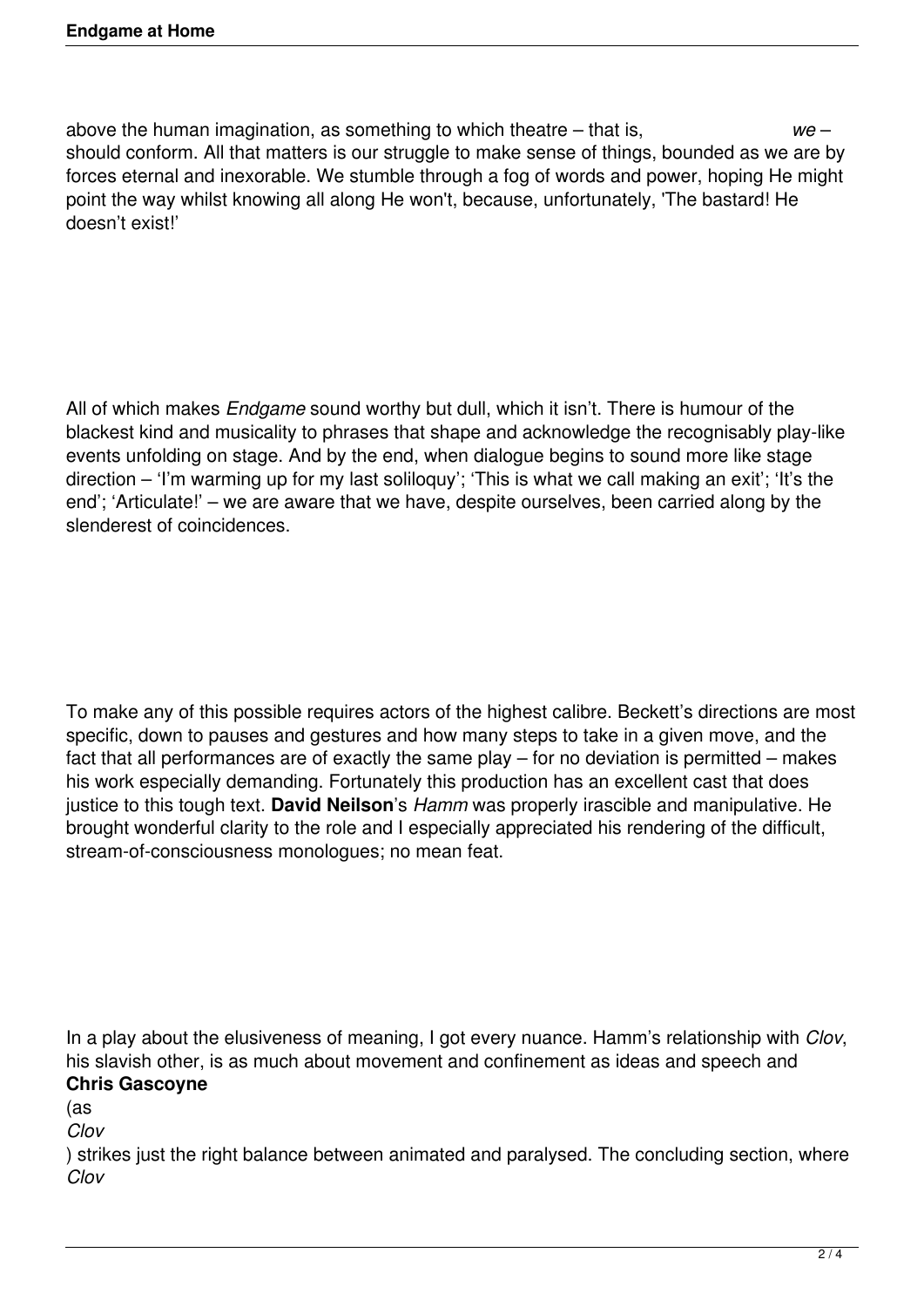struggles with the realisation that the words he has acquired have 'nothing to say', is exquisitely attuned to the narrowing gyre as the dialogue closes in on itself to the . . . [pause] . . . end of the game.



*Nagg*, played by **Peter Kelly**, was hugely entertaining, pulling-off the tailor/trouser gag as if he were Tommy Cooper. For a moment I feared he would upstage all others, but *Nell*

## ( **Barbara Rafferty**

), his wife alongside him – they have no legs and live in neighbouring dustbins – is his loving foil, with the killer line that 'Nothing is funnier than unhappiness'. Which is so, at least here, where the quest to wrest meaning from life is as absurdly comic as it is tragically sad, a point underlined when

*Hamm*

says at one point, 'We're not beginning to . . . to . . . mean something?' and *Clov*

replies; 'Mean something! You and I, mean something! Ah that's a good one!'